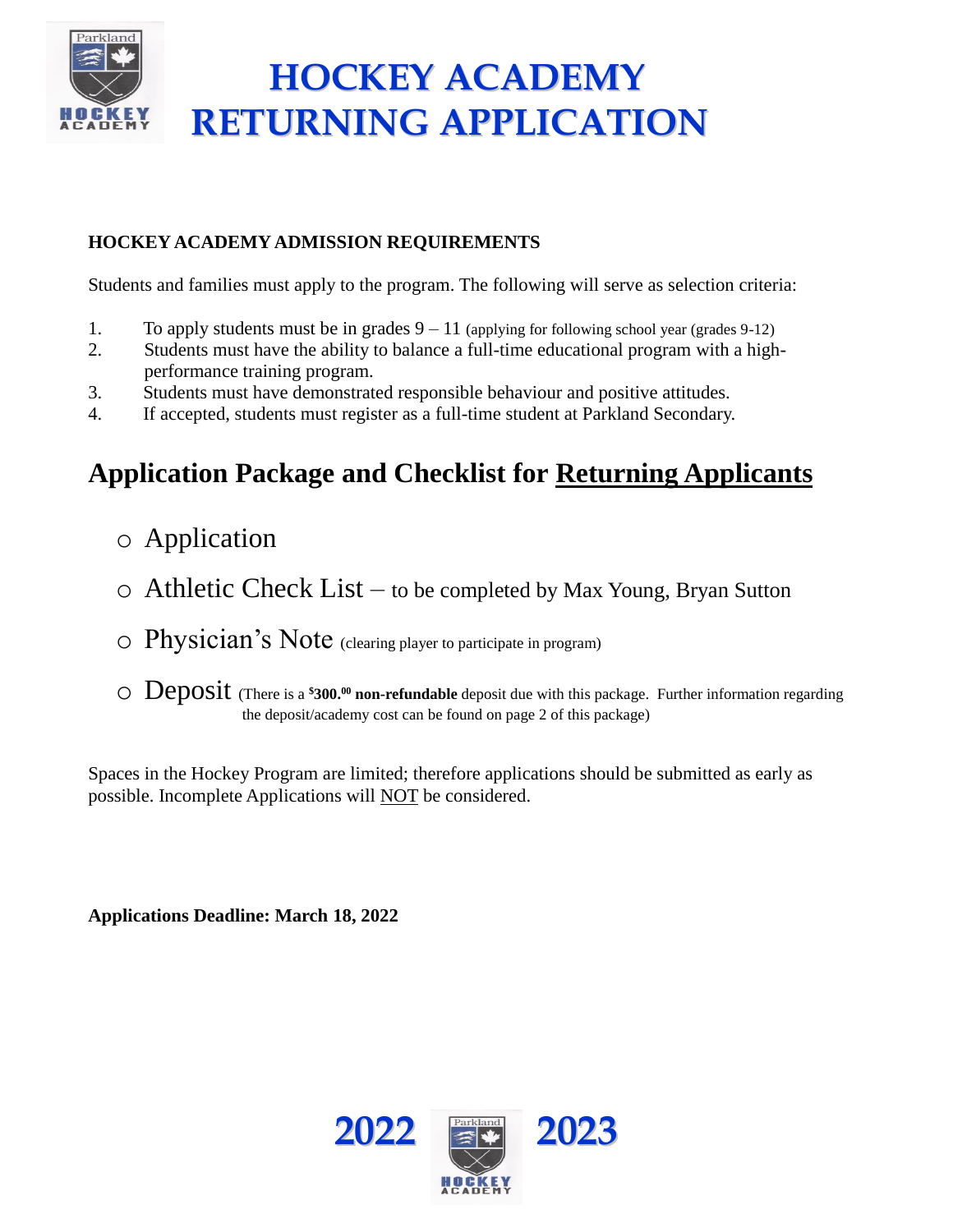

### **PARKLAND HOCKEY ACADEMY INFORMATION**

Note: The Applicant's coach must complete a Coach's Checklist.

### **Applicant and Parent/Guardian Statements**

Applicants and their parent/guardians are required to include a brief declaration in their application package outlining their reasons for applying on the forms provided.

### **Report Card**

Students are required to include a copy of their most recent report card in the application package.

### **Program Costs**

Charges for the hockey academy will be the direct costs incurred in addition to the costs of providing a standard educational program.

#### **Budget**

- Honorarium for Coaches and Instructors
- Supplies for the Program
- Player Transportation to and from School
- Program Management Costs
- Facility Costs

With this Application, **include a deposit of \$300**. Cheques are to be made payable to School District #63. This deposit is **non-refundable** unless the student is not accepted into the program.

The fee for the Academy is \$1500 for the year and the balance of the fees are due upon acceptance. Post-dated cheques will be accepted (but they must be handed in to Parkland Secondary by June 21, 2019).

#### **The payment schedule would be as follows:**

September 6, 2022 - \$600 October 3, 2022 - \$600

The cost of any personal hockey equipment and gear is the responsibility of the student

Students unable to pay academy fees should meet with a Counsellor or Administrator for a confidential meeting about having the fees waived.

Fundraising: To keep the cost at \$1700/year, we will be having one fundraiser within the school year. Each year we either sell Victoria Royals tickets to earn a chuck-a-puck night or 50/50 night, or some other form of fundraising such as a Hockey Pool. The academy students are required to participate

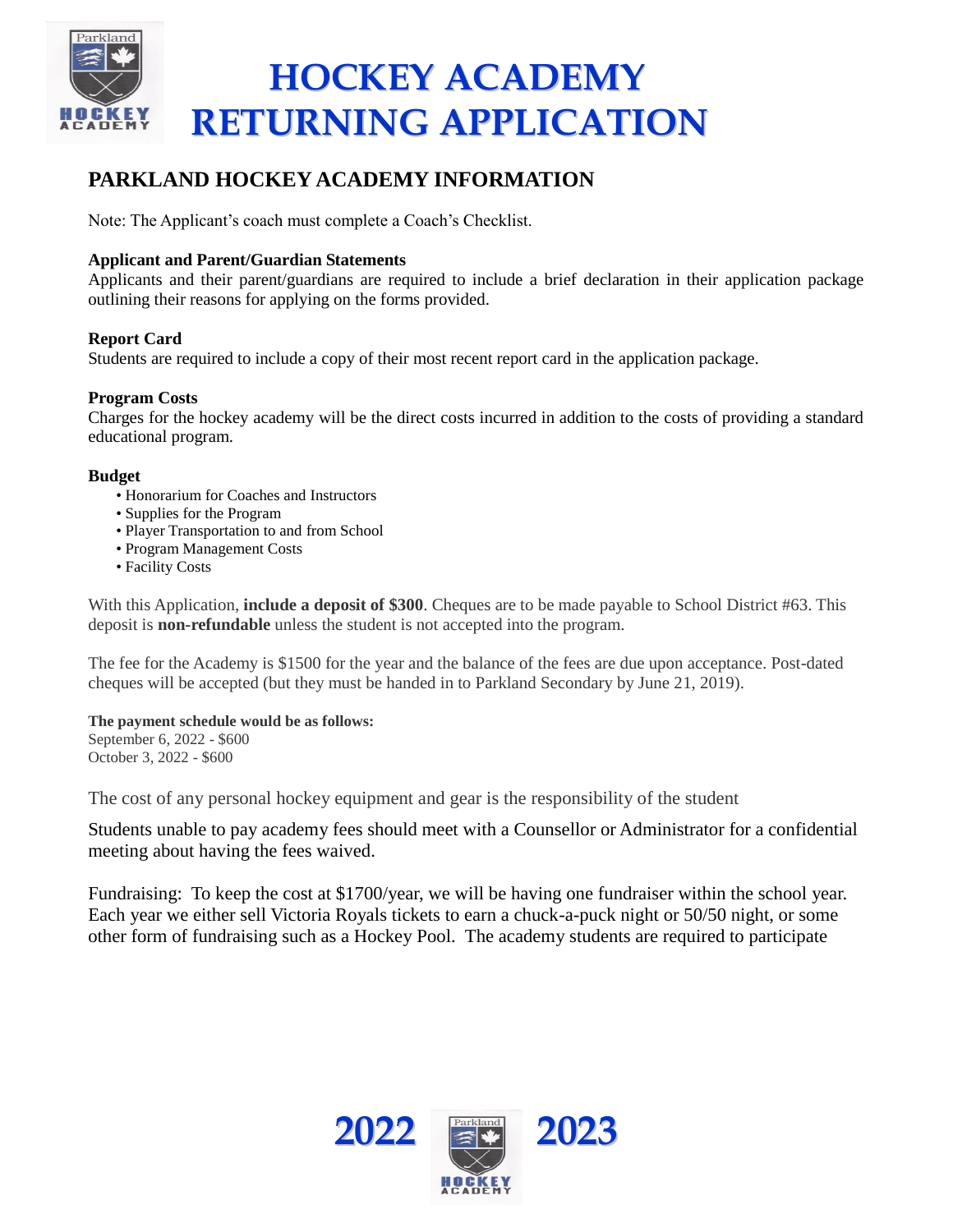

## **PARKLAND HOCKEY ACADEMY APPLICATION FORM RETURNING ATHLETES**

**RETURN COMPLETED APPLICATION PACKAGE TO PARKLAND SECONDARY BY March 18, 2022**

| <b>APPLICANT INFORMATION</b> |                                                                                                                                                                                                                                |
|------------------------------|--------------------------------------------------------------------------------------------------------------------------------------------------------------------------------------------------------------------------------|
|                              | NAME:                                                                                                                                                                                                                          |
|                              | BIRTHDATE: LETTERS AND THE SERIES OF THE SERIES OF THE SERIES OF THE SERIES OF THE SERIES OF THE SERIES OF THE SERIES OF THE SERIES OF THE SERIES OF THE SERIES OF THE SERIES OF THE SERIES OF THE SERIES OF THE SERIES OF THE |
|                              |                                                                                                                                                                                                                                |
|                              |                                                                                                                                                                                                                                |
|                              |                                                                                                                                                                                                                                |
|                              | CITY: POSTAL CODE: POSTAL CODE:                                                                                                                                                                                                |
|                              |                                                                                                                                                                                                                                |
|                              | EMAIL ADDRESS (1): $(2)$ : $(3)$                                                                                                                                                                                               |
|                              |                                                                                                                                                                                                                                |
|                              | <u> 1989 - Johann Barn, mars ann an t-Amhain ann an t-Amhain ann an t-Amhain ann an t-Amhain an t-Amhain ann an t-</u>                                                                                                         |
|                              |                                                                                                                                                                                                                                |
|                              | <u> 1989 - Johann Stoff, deutscher Stoffen und der Stoffen und der Stoffen und der Stoffen und der Stoffen und de</u>                                                                                                          |
|                              | ATHLETIC/PERFORMANCE REFERENCE (Name/Phone/Email):                                                                                                                                                                             |
|                              |                                                                                                                                                                                                                                |

**Application Deadline: March 18, 2022**

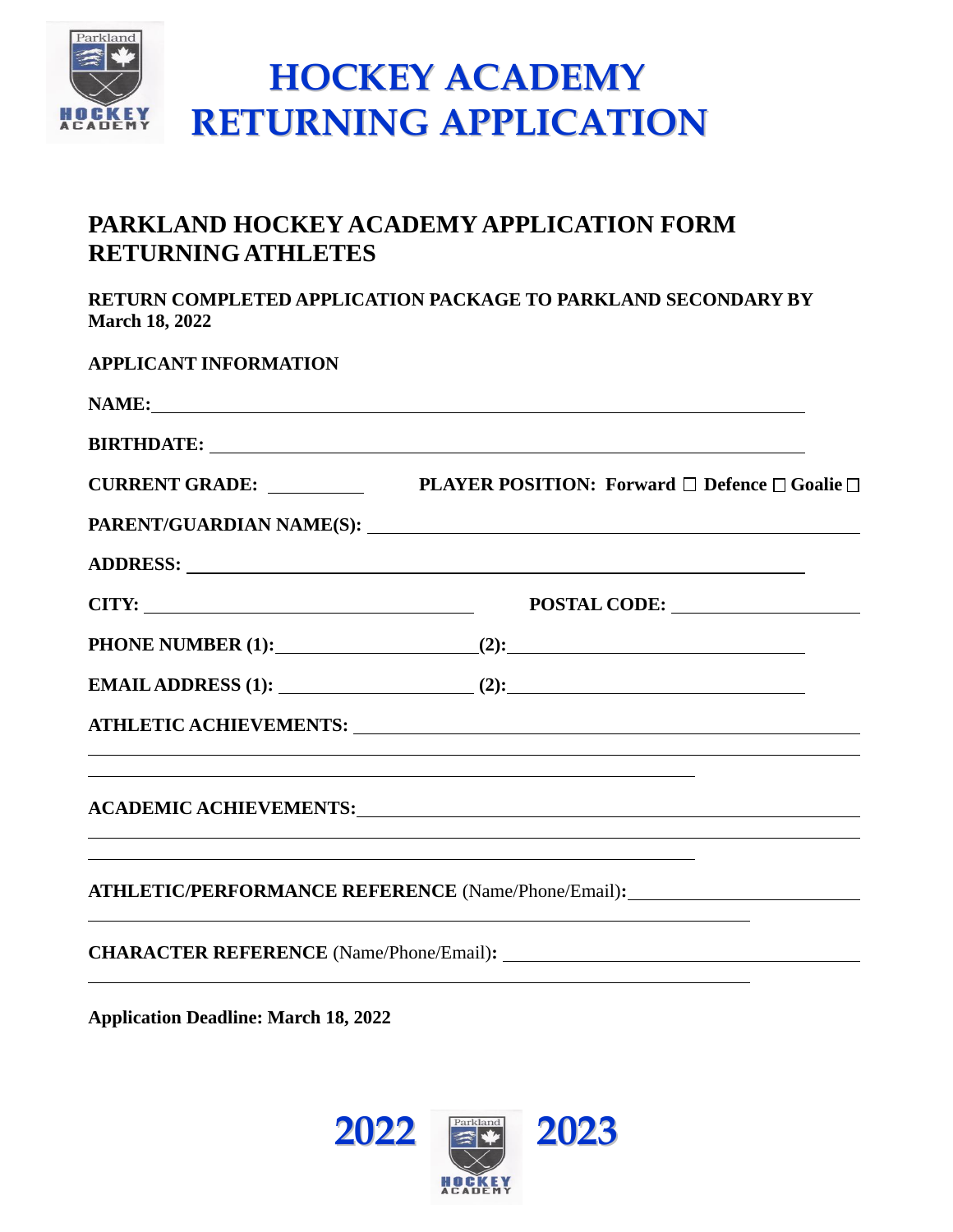

# **HOCKEY ACADEMY RETURNING APPLICATION**

**Application Deadline: March 18, 2022**

# **PARKLAND HOCKEY ACADEMY STUDENT EXPECTATIONS**

- Parkland Secondary is offering an elite, developmental hockey program to players of all levels. Accordingly, student selection is of great importance.
- Academy students are not only representatives of their sport but are considered ambassadors of Parkland Secondary and the Parkland Hockey Academy. In all three roles, they are expected to display exemplary conduct which reflects the privileged position that they occupy.
- Students enrolled in the Academy are expected to attend to their academic classes and fully attend the Academy classes unless coaches/teachers are notified of illness/absence.
- Students will be expected to attain and maintain high academic standing (to the best of their ability).
- **EXECUTE:** Behaviour is paramount (at the rink and at school). Students are expected to act in ways that are safe and respectful at all times. A code of conduct will be distributed to each member of the academy at the beginning of the year. Students and their parents/guardians are required to sign the Code of Conduct demonstrating that they understand it and will adhere to it.
- Students in the Academy should value the opportunity to be part this unique program and will hopefully strive to maximize both their academic and hockey potential.

Please forward **completed** Application packages to:

# Parkland Secondary School

C/O Bryan Sutton 10640 McDonald Park Rd.